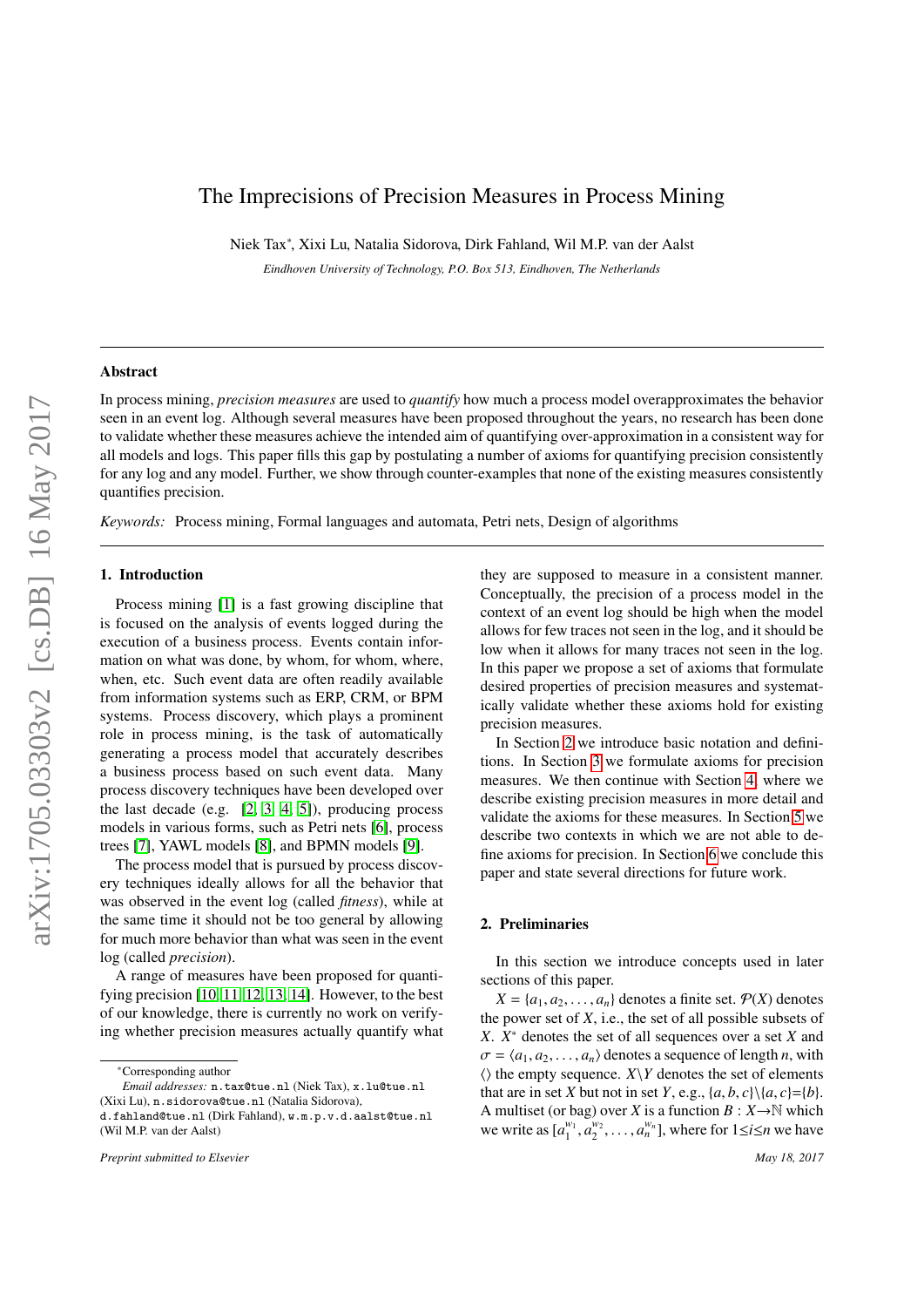$a_i$ ∈*X* and  $w_i$ ∈<sup>N+</sup>. The set of all bags over *X* is denoted  $\mathcal{B}(X)$ .

In the context of process mining, we assume the set of all *process activities*  $\Sigma$  to be given. Event logs consist of sequences of events where each event represents a process activity.

# Definition 1 (Event, Trace, and Event Log). *An*

event *e in an event log is the occurrence of an activity <sup>e</sup>*∈Σ*. We call a sequence of events* σ∈<sup>Σ</sup> <sup>∗</sup> *a* trace*. An* event  $\log L \in \mathcal{B}(\Sigma^*)$  *is a finite multiset of traces.* 

 $L = [\langle a, b, c \rangle^2, \langle b, a, c \rangle^3]$  is an example event log over<br>process activities  $\Sigma = \{a, b, c\}$  consisting of 2 occurprocess activities  $\Sigma = \{a, b, c\}$ , consisting of 2 occurrences of trace  $\langle a, b, c \rangle$  and three occurrences of trace  $\langle b, a, c \rangle$ .

Most precision measures have been implemented for Petri nets, a process modeling formalism frequently used in the context of process mining. A Petri net is a directed bipartite graph consisting of places (depicted as circles) and transitions (depicted as rectangles), connected by arcs. A transition describes an activity, while places represent the enabling conditions of transitions. Labels of transitions indicate the type of activity that they represent. Unlabeled transitions ( $\tau$ -transitions) represent invisible transitions (depicted as gray rectangles), which are only used for routing purposes and are not recorded in the event log.

Definition 2 (Labeled Petri net). *A* labeled Petri net  $N = \langle P, T, F, \ell \rangle$  *is a tuple where P is a finite set of places, T is a finite set of transitions such that P* $\cap$ *T=0, F*⊆(*P*×*T*)∪(*T*×*P*) *is a set of directed arcs, called the flow relation, and*  $\ell: T \to \Sigma$  *is a partial labeling function that assigns a label to a transition, or leaves it unlabeled (the* τ*-transitions).*

We write  $\bullet$ *n* and *n* $\bullet$  for the input and output nodes of  $n \in P \cup T$  (according to *F*). A state of a Petri net is defined by its *marking*  $m \in \mathcal{B}(P)$  being a multiset of places. A marking is graphically denoted by putting *m*(*p*) tokens on each place  $p ∈ P$ . State changes occur through transition firings. A transition *t* is enabled (can fire) in a given marking *m* if each input place  $p \in \bullet t$  contains at least one token. Once *t* fires, one token is removed from each input place *p*∈•*t* and one token is added to each output place *p*'∈*t*•, leading to a new marking  $m' = m - \bullet t + t \bullet$ .

A firing of a transition *t* leading from marking *m* to marking *m'* is denoted as step  $m \stackrel{t}{\longrightarrow} m'$ . Steps are lifted to sequences of firing enabled transitions, written  $m \longrightarrow m'$  and  $\gamma \in T^*$  is a *firing sequence*..

A partial function  $f \in X \rightarrow Y$  with domain *dom*(*f*) can be lifted to sequences over *X* using the following recursive definition: (1)  $f(\langle \rangle) = \langle \rangle$ ; (2) for any  $\sigma \in X^*$  and  $x \in Y$ . *x* ∈ *X*:

$$
f(\sigma \cdot \langle x \rangle) = \begin{cases} f(\sigma) & \text{if } x \notin dom(f), \\ f(\sigma) \cdot \langle f(x) \rangle & \text{if } x \in dom(f). \end{cases}
$$

Defining an *initial* and *final* markings allows to define the *language* accepted by a Petri net as a set of finite sequences of activities.

Definition 3 (Accepting Petri Net). *An* accepting Petri net *is a triplet APN*= $(N, m_0, MF)$ , where *N* is *a labeled Petri net, m*0∈B(*P*) *is its initial marking, and MF*⊆B(*P*) *is its set of possible final markings. A sequence*  $\sigma \in \Sigma^*$  *is a* trace *of an accepting Petri net APN*<br>*is a i d i f i f i f i i l d if there exists a firing sequence*  $m_0 \rightarrow m_f$  *such that*  $m_f \in MF$ ,  $\gamma \in T^*$  *and*  $\ell(\gamma) = \sigma$ .

The *language*  $\mathfrak{L}(APN)$  is the set of all its traces, i.e.,  $\mathcal{L}(APN) = \{l(\gamma)|\gamma \in T^* \land \exists_{m_f \in MF} m_0 \xrightarrow{f} m_f\}$ , which can be of infinite size when *APN* contains loops. Even though of infinite size when *APN* contains loops. Even though we define language for accepting Petri nets, in theory  $\mathfrak{L}(M)$  can be defined for any process model M with formal semantics. We denote the universe of process models as *M*. For each  $M \in \mathcal{M}$ ,  $\mathfrak{L}(M)$  is defined.

For an event log *L*,  $\tilde{L} = {\sigma \in \Sigma^* | L(\sigma) > 0}$  is the *trace*<br>*t* of *L*. For example, for log *L* = [(a, b, c)<sup>2</sup> (b, a, c)<sup>3</sup>] *set* of *L*. For example, for log  $L = [\langle a, b, c \rangle^2, \langle b, a, c \rangle^3]$ ,<br> $\tilde{L} = \{ \langle a, b, c \rangle \}$ ,  $\tilde{L} = \{ \langle a, b, c \rangle^2, \langle b, a, c \rangle^3 \}$  $\tilde{L} = \{\langle a, b, c \rangle \langle b, a, c \rangle\}.$  For an event log *L* and a model *M* we say that *L* is *fitting* on model *M* if  $L \subseteq \mathcal{L}(M)$ . Precision is related to the behavior that is allowed by a model *M* that was not observed in the event  $\log L$ , i.e.,  $\mathfrak{L}(M)\backslash\tilde{L}$ .

### <span id="page-1-0"></span>3. Axioms for Precision Metrics

The properties that are desired for precision measures are not clearly defined in existing work, although they are often discussed informally. Van der Aalst et al. [\[15\]](#page-8-14), describe the precision dimension as "Precision: measure determining whether the model prohibits behavior very different from the behavior seen in the event log. A model with low precision is underfitting.". Vanden Broucke et al. [\[13\]](#page-8-12) describe precision as "precision (or: appropriateness), i.e., the model's ability to disallow un-wanted behavior;". Mũnoz-Gama and Carmona [\[12\]](#page-8-11) describe it as "Precision: refers to overly general models, preferring models with minimal behavior to represent as closely as possible to the log.". Buijs et al. [\[16\]](#page-8-15) describe precision as "... precision quantifies the fraction of the behavior allowed by the model which is not seen in the event log.".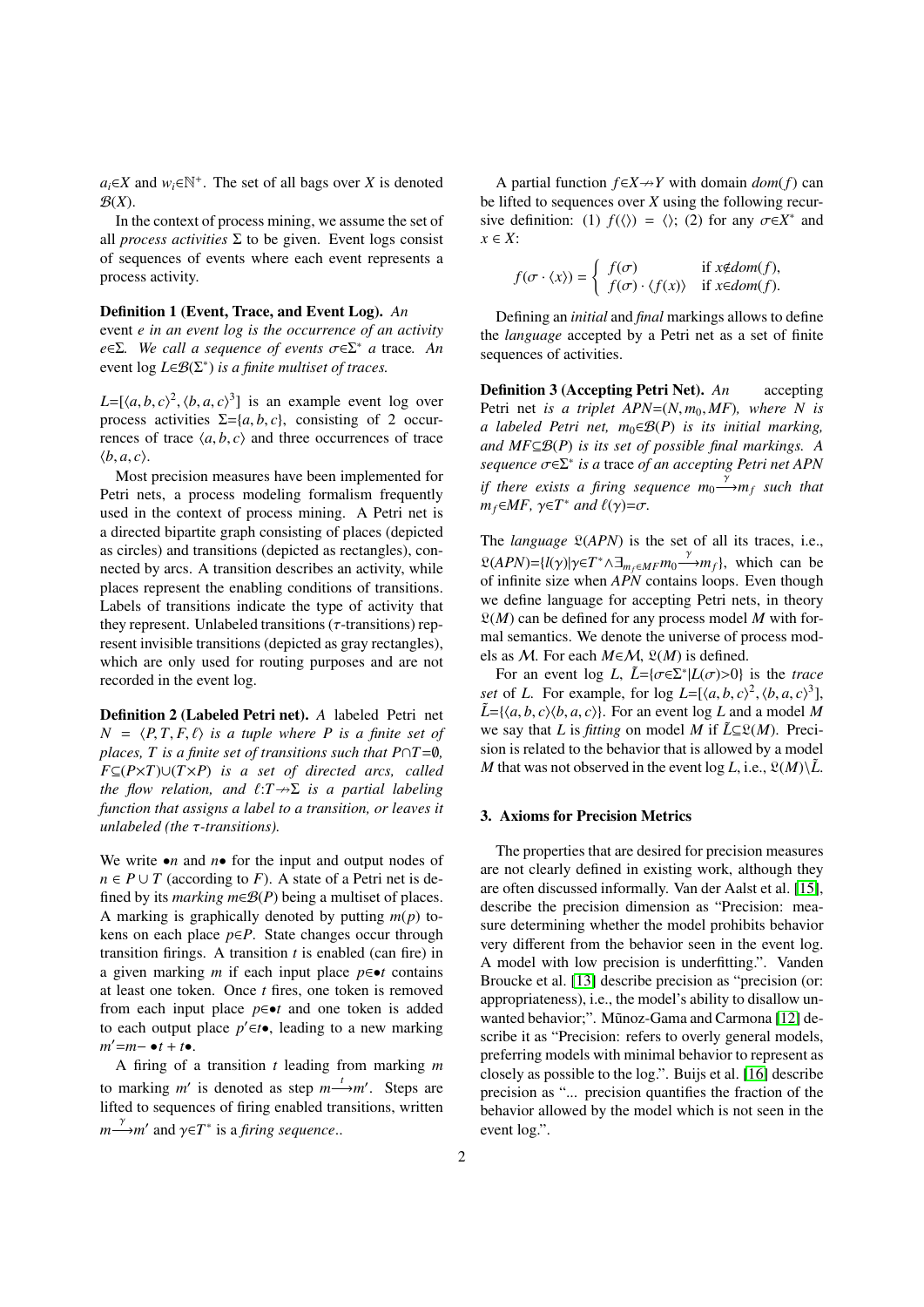<span id="page-2-1"></span>

Figure 1: Two of the five axioms for precision measures visualized with Euler diagrams.

We consider precision to be a function  $prec(L, M)$ which quantifies which part of the language of model *M* is seen in event log *L*. Below we formalize the desired properties of function *prec* through axioms to *consistently* hold for any kind of model and any kind of log.. Note that in the examples that we will show in this paper all models *M* will be Petri nets, however the formulated axioms are more general and apply to any process model *M*∈M. Figure [1](#page-2-1) visualizes two axioms using Euler diagrams.

The first axiom states that precision is deterministic, i.e., given a log and model always the same result is returned.

Axiom A1. *A precision measure is a* function *prec* :  $\mathcal{B}(\Sigma^*) \times \mathcal{M} \to \mathbb{R}$ , *i.e.*, *it is deterministic.* 

Existing precision measures normalize  $\mathbb R$  to a [0, 1]interval.

The second axiom formulates the conceptual description of precision more formally: if a process model  $M_2$ allows for more behavior not seen in a log *L* than another model  $M_1$  does, then  $M_2$  should have a lower precision than  $M_1$  regarding  $L$ .

# Axiom A2. *For models M*<sup>1</sup> *and M*<sup>2</sup> *and a log L,*  $\tilde{L}\subseteq \mathfrak{L}(M_1)\subseteq \mathfrak{L}(M_2) \Longrightarrow prec(L,M_1)\geq prec(L,M_2)$

Note that A2 does allow  $\tilde{L} \subseteq \mathcal{L}(M_1) \subset \mathcal{L}(M_2)$  with *prec*(*L*, *M*<sub>1</sub>)=*prec*(*L*, *M*<sub>2</sub>). Ideally, since  $\mathfrak{L}(M_1)$  is smaller than  $\mathfrak{L}(M_2)$  we would like to see a higher precision for  $M_1$ , but this requirement might be too strict. However, for a process model *M* with  $\tilde{L} \subseteq \mathcal{L}(M)$ , we would like the precision of *M* on *L* to be higher than the precision of *M* on any flower model (i.e., a model that allows for all behavior over its activities) on log *L*.

Axiom A3. *For models M*<sup>1</sup> *and M*<sup>2</sup> *and a log L,*  $\mathfrak{L}(M_1) \subset \mathcal{P}(\Sigma^*) \wedge \mathfrak{L}(M_2) = \mathcal{P}(\Sigma^*) \Longrightarrow \mathit{prec}(L, M_1) > \mathit{prec}(L, M_2)$ 

The precision of a log on two language equivalent models should be equal, i.e., precision should not depend on the model structure.

Axiom A4. *For models M*<sup>1</sup> *and M*<sup>2</sup> *and a log L,*  $\mathfrak{L}(M_1) = \mathfrak{L}(M_2) \Longrightarrow prec(L, M_1) = prec(L, M_2)$ 

A4 was stated before in an informal manner by Rozinat and van der Aalst [\[11\]](#page-8-10), who stated that precision should be independent of structural properties of the model.

Adding fitting traces to a fitting log can only increase the precision of a given model with respect to the log.

**Axiom A5.** For model M and logs  $L_1$  and  $L_2$ ,  $\tilde{L}_1 \subseteq \tilde{L}_2 \subseteq \mathfrak{L}(M) \Longrightarrow prec(L_2, M) \ge prec(L_1, M)$ 

From A5 it follows as a corollary that precision is maximal when the log contains all the traces allowed by the model, and minimal when it contains no traces allowed by the model.

In the coming sections we will validate whether these axioms hold for several precision measures. Some articles that introduce precision measures explicitly mention that the measure is intended to be used only with a certain subclass of Petri nets. An example of such a subclass of Petri nets are bounded Petri nets, which have the restriction that all places most have a finite number of tokens in all reachable markings. When an article that introduces a precision measure states an explicit assumption on the subclass of Petri nets, then we only validate the axioms on this subclass of Petri nets. When no explicit assumption on a subclass of Petri nets is stated, we assume that the precision measure is intended for Petri nets in general.

#### <span id="page-2-0"></span>4. Precision Metrics

In this section we give an overview of the precision measures that have been developed in the process mining field, and validate the axioms for precision measures introduced in Section [3](#page-1-0) for each of those measures.

# *4.1. Soundness*

Greco et al. [\[10\]](#page-8-9) were the first to propose a precision measure, defining it as the number of unique executions of the process that were seen in the event log divided by the number of unique paths through the process model. This measure is not usable in practice, because it is zero when the process model allows for an infinite number of paths through the model. Any process model having a loop has a precision of 0. More recent precision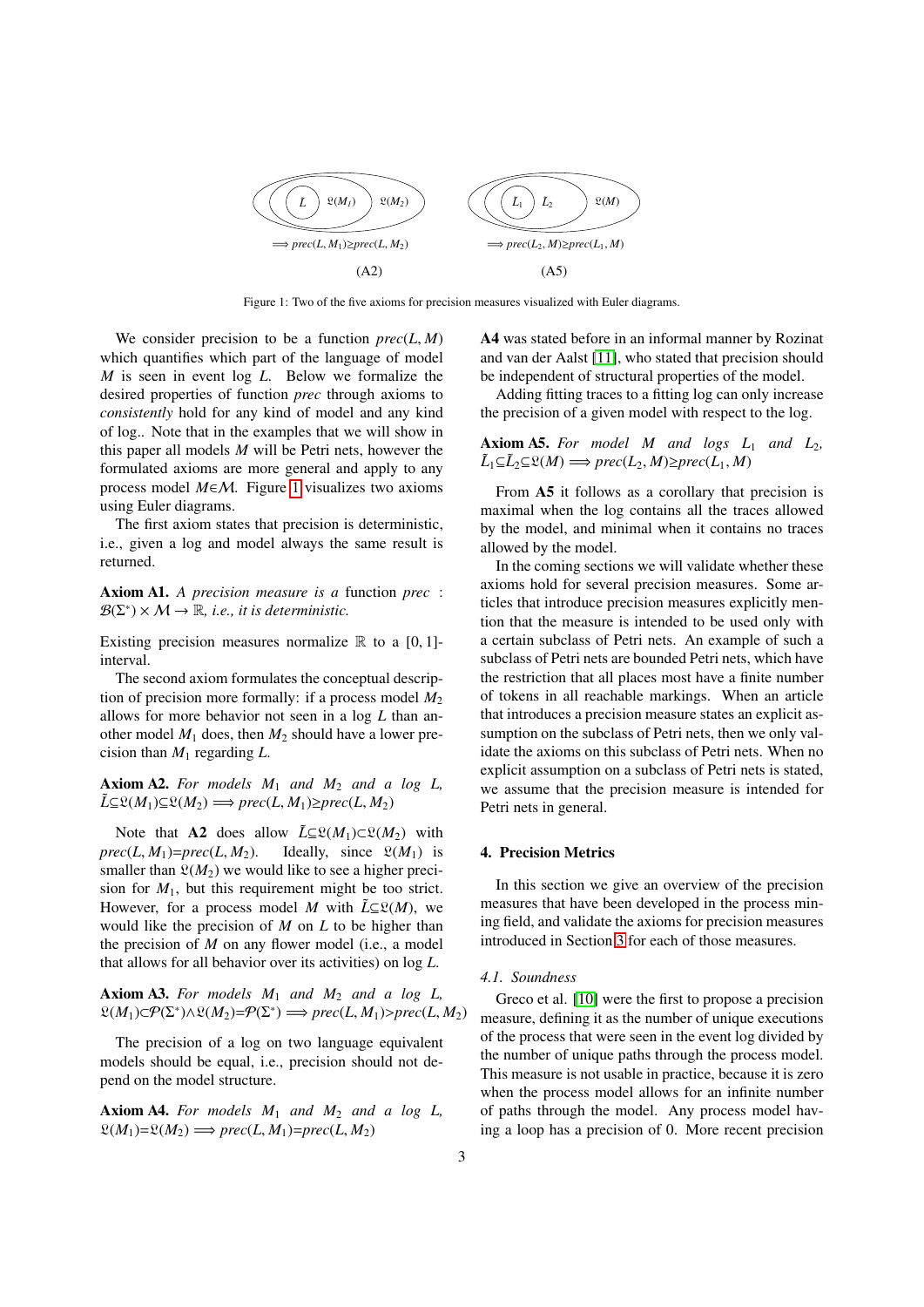measures are capable of calculating the precision of a model for an event log even when the models allows for infinite behavior.

#### *4.2. Behavioral Appropriateness*

Rozinat and Van der Aalst [\[11\]](#page-8-10) proposed the *simple behavioral appropriateness* precision measure, which looks at the average number of enabled transitions during replay. The authors observed themselves that simple behavioral appropriateness is dependent on the structure of the model, and not solely dependent on the behavior that it allows, therefore A4 does not hold for this measure. Furthermore, for a process model that contains silent transitions or duplicate labels it is possible that a given trace can be replayed on this model in multiple ways, where the average number of enabled transitions can depend on the chosen replay path through the model. This replay path through the model is chosen arbitrarily from the possible ways in which the trace can be replayed. This shows that A1 does not hold for simple behavioral appropriateness, as it is not deterministic.

In the same paper, Rozinat and van der Aalst [\[11\]](#page-8-10) propose *advanced behavioral appropriateness*, which is independent of the model structure. Advanced behavioral appropriateness calculates the sets  $S_F \subseteq \Sigma \times \Sigma$  of pairs of activities that sometimes, but not always, follow each other. Likewise set *SP*⊆Σ×Σ is calculated as the set of activities that sometimes, but not always, precede each other.  $S_F^L$  and  $S_P^L$  denote the sometimes-follows and sometimes-precedes relations on the log, and  $S_F^M$ and  $S_P^M$  denotes the sometimes-follows and sometimesprecedes relations according to the model. However, to calculate  $S_F^M$  and  $S_P^M$ , exhaustive exploration of the state space of the model is required, prohibiting the application of this measure for large models or highly concurrent models, where the state-space explosion problem arises. Advanced behavioral appropriateness precision is defined as  $a'_b = \left(\frac{|S_F^L \cap S_F^M|}{2\cdot |S_F^M|}\right)$  $\frac{S_F^L \cap S_F^M}{2 \cdot |S_F^M|}$  +  $\frac{|S_F^L \cap S_F^M|}{2 \cdot |S_F^M|}$  $\frac{P_P \cap S_P}{2 \cdot |S_P^M|}$ ). Because  $S_F^M$  and  $S_P^M$  are obtained through exhaustive exploration of the state space of the model, it is easy to see that they depend only on the behavior of the model and not on its structure, therefore A4 holds. A problem with advanced behavioral appropriateness occurs for deterministic models, where  $|S_P^M|=|S_F^M|=0$ , leading to undefined precision. This shows that advanced behavioral appropriateness is a partial function, which is in conflict with A1.

Rozinat and van der Aalst [\[11\]](#page-8-10) state that simple behavioral appropriateness and advanced behavioral appropriateness assume the Petri net to be in the class of *sound workflow (WF) nets* [\[17\]](#page-8-16). A WF-net requires the Petri net to have (i) a single *Start* place, (ii) a single

<span id="page-3-0"></span>

Figure 2: Model *M*.

*End* place, and (iii) every node must be on some path from *Start* to *End*. The *soundness* property additionally require that each transition can be potentially executed, and that the process can always terminate properly, i.e., finish with only one token in the *End* place.

Consider model *M* of Figure [2,](#page-3-0) which belongs to the class of sound WF-nets, and any log *L* such that  $\tilde{L}\subseteq \mathcal{L}(M)$ . The loop in model *M* causes  $S_F^M$  and  $S_P^M$ *F F F**F**F***<b>***P P F P**P P**F***<b>***P P P**P P**P P**P P**P P**P P**P P**P P**P**P**P**P***<b>***P**P**P**P**P**P***<b>***P**P***<b>***P*| | and  $|S_P^M|$  of any model *M'* with  $\mathfrak{L}(M') = \mathcal{P}(\Sigma^*)$ , leading to *prec*(*L*, *M*)=*prec*(*L*, *M'*). As  $\mathfrak{L}(M) \subset \mathcal{P}(\Sigma^*)$ , this is in conflict with **A3** conflict with A3.

#### *4.3. Escaping Edges Precision*

Escaping Edges Precision (ETC) [\[12\]](#page-8-11) calculates precision by constructing a *prefix automaton*, which consists of one state per unique prefix of the event log. Figure [3b](#page-4-0) shows an example prefix automaton for an event  $\log L = [\langle a, c \rangle, \langle a, d \rangle]$ . For each state in the prefix automaton it is then determined which activities are allowed as next activities by the process model. Activities that are allowed as next activities for some prefix but that are never observed in the event log after this prefix are referred to as *escaping edges*.

In later work [\[18,](#page-8-17) [19\]](#page-8-18), alignments [\[20\]](#page-8-19) are used to calculate the prefix automaton on the aligned event log instead of the original event log, making the precision measure robust to non-fitting traces, i.e., traces that are not in the language of the model. For a trace  $\sigma$ from a log *L* that is fitting on an accepting Petri net *APN*, alignments [\[20\]](#page-8-19) give a sequence of transition firings  $\gamma \in T^*$  such that  $m_0 \xrightarrow{f} m_f$  with  $m_0$  the initial<br>marking and  $m_0$  a final marking of APN and  $f(x) = \sigma$ marking and  $m_f$  a final marking of *APN* and  $\ell(\gamma) = \sigma$ . Note that for a given trace  $\sigma$  and model, multiple possible alignments can exist. For non-fitting traces, alignments search for a firing sequence  $\gamma \in T^*$  such that  $f(\gamma)$  is as close as possible to  $\tau$ . Adriansy about the all [18]  $\ell(\gamma)$  is as close as possible to  $\sigma$ . Adriansyah et al. [\[18\]](#page-8-17) describe two versions of the alignment-based escaping edges precision: *one-align ETC*, which calculates the precision based on one optimal alignment of log and model, and *all-align ETC*, which calculates the precision based on all optimal alignments between log and model. In practice, it is often computationally infeasible to calculate all optimal alignments. A later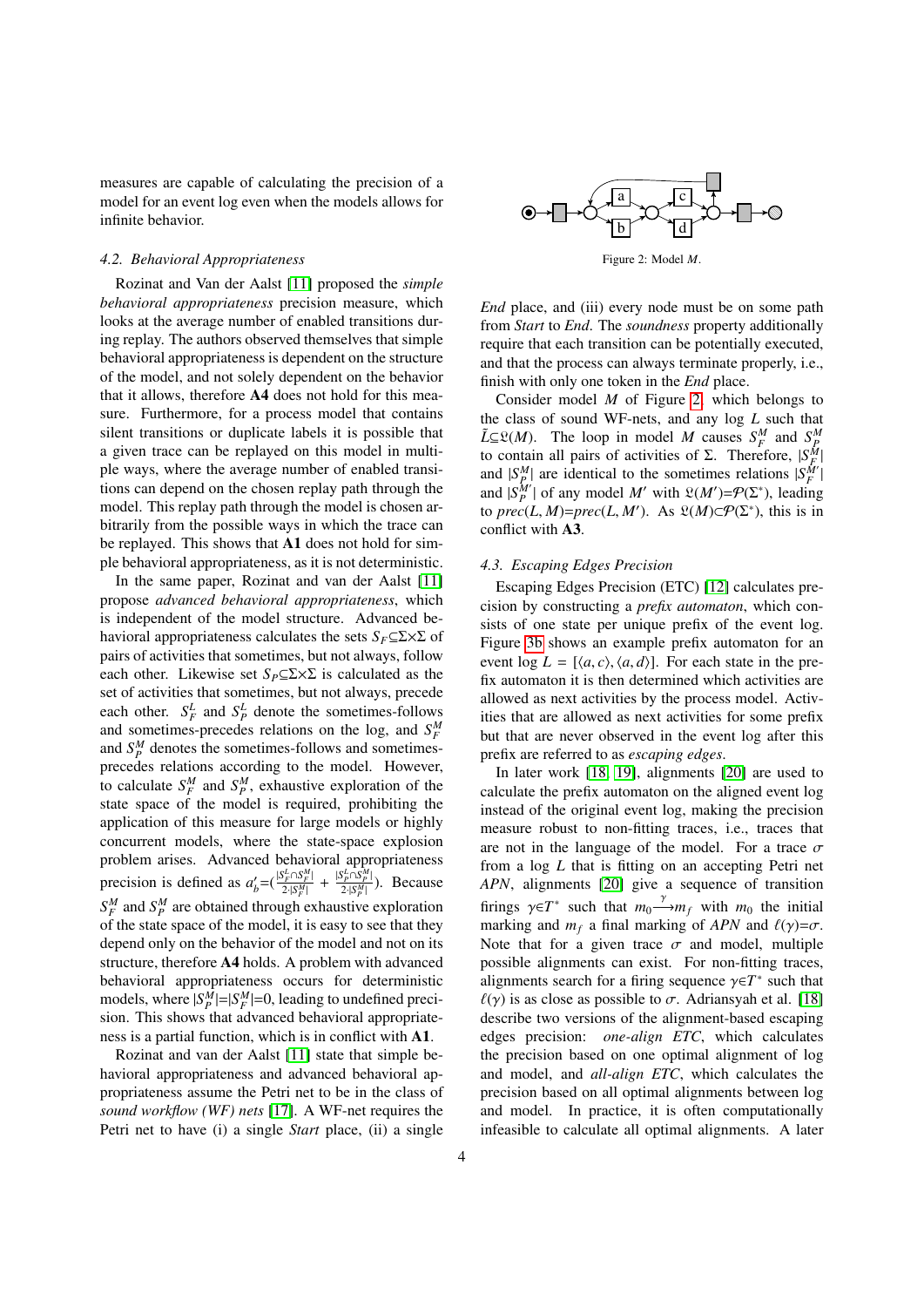<span id="page-4-0"></span>

Figure 3: *(a)* Model *M*, and the alignment automata on Model *M* for *(b)* log  $L_1 = \{(a, c), (a, d)\}$ , and for *(c)* log Model *M* for *(b)* log  $L_1 = [\langle a, c \rangle, \langle a, d \rangle]$ , and for *(c)* log  $L_2 = [\langle a, c \rangle, \langle a, d \rangle, \langle a, b, a, b, a, b, a, b, a, b, a, c \rangle]$ . Red arcs corre- $L_2 = [\langle a, c \rangle, \langle a, d \rangle, \langle a, b, a, b, a, b, a, b, a, b, a, c \rangle].$ spond to escaping edges.

precision measure, *representative-align ETC* [\[21\]](#page-8-20), calculates the escaping edges based on a sample of optimal alignments, and can therefore be seen as a trade-off between the computational efficiency of one-align ETC and the reliability of all-align ETC. The papers on ETC precision and its variants do not state an assumption on a subclass of Petri nets. ETC, one-align ETC, all-align, and representative-align ETC precision are all implemented in the package ETConformance<sup>[1](#page-4-1)</sup> as part of the process mining framework ProM [\[22\]](#page-8-21).

The one optimal alignment that is used by one-align ETC is chosen arbitrarily from the set of optimal alignments of a log on a model. However, different optimal alignments result in different prefix automata, which can potentially lead to different precision values. This shows that A1 does not hold for one-align ETC.

Consider  $\log L_1 = [\langle a, c \rangle, \langle a, d \rangle]$ ,  $\log L_2 = [\langle a, c \rangle, \langle a, d \rangle]$ ,  $\langle a, c \rangle$ ,  $\langle a, b, a, b, a, b, a, b, a, b, a, c \rangle$ ] and model *M* be the Petri net of Figure [3a.](#page-4-0) Note that  $\tilde{L}_1 \subset \tilde{L}_2$ . The alignment automata generated for the calculation of  $prec(L_1, M)$ and the calculation of  $prec(L_2, M)$  are shown in Figure [3b](#page-4-0) and Figure [3c.](#page-4-0) The circles represent the states of the automaton, and the arrows the transitions. The numbers in the states represent the weights of the states for the precision calculation, i.e., the number of times that states are visited in the alignment of log *L* on model *M* [\[18\]](#page-8-17). In an alternative definition of one-align ETC [\[19\]](#page-8-18) the states are weighted by the number of times that events occurred while being in this state according to the alignment of *L* on *M*, instead of the number of times that this state was reached according to this alignment. Figure [3b](#page-4-0) shows that the initial state was visited twice, activity *a* occurred twice at the start in  $\log L_1$ , resulting in a state from which activities *b*, *d*, and *c* were enabled.

<span id="page-4-2"></span>

Figure 4: *(a)* The flower-model, which allows for all behavior over its set of activities, *(b)* an alternative representation of the flower-model, and *(c)* a constrained model which always starts with activity *a*.

From this state, activities *c* and *d* were seen once, and activity *b* was never seen, thus it is an escaping edge. Escaping edges precision is then the (weighted) average ratio of non-escaping edges from all outgoing edges, where states are weighted by the number of times that they are visited. Counting the weighted number of nonescaping edges in the numerator and the weighted total number of edges in the denominator in our example, we find  $prec(L_1, M) = \frac{2 \times 1 + 2 \times 2 + 1 \times 0 + 1 \times 0}{2 \times 1 + 2 \times 3 + 1 \times 0 + 1 \times 0} = \frac{6}{8} = 0.75$ . One-align ETC results in the following precision values for *M* on *L*<sub>1</sub> and *L*<sub>2</sub>: *prec*(*L*<sub>1</sub>, *M*)=0.75 and *prec*(*L*<sub>2</sub>, *M*)=0.7143. This shows that A5 does not hold for one-align ETC. By comparing the automata of Figures [3b](#page-4-0) and [3c](#page-4-0) it becomes clear that the single trace that is in  $L_2$  but not in  $L_1$  brings the model to many states with three escaping edges, reducing precision. The prefix automata and the precision calculations for *M* on logs  $L_1$  and  $L_2$  were performed manually following the procedure from the paper and validation using the ETConformance plugin in ProM.

Now consider  $\log L = [\langle a, b, c \rangle]$ , and the three Petri nets  $M_1$ ,  $M_2$ ,  $M_3$  in Figures [4a, 4b,](#page-4-2) and [4c](#page-4-2) respectively. Note that  $M_1$  and  $M_2$  are language equivalent, as  $\mathfrak{L}(M_1) = \mathfrak{L}(M_2) = \{a, b, c\}^*$ .  $M_3$  is more behaviorally constrained than  $M_4$  and  $M_2$  since all its behaviorally constrained than  $M_1$  and  $M_2$ , since all its traces start with activity *a*. The one-align precision of  $M_1$ ,  $M_2$ ,  $M_3$  on *L* are:  $prec(L, M_1)=0.3333$ ,<br> $prec(L, M_2)=0.5238$ , and  $prec(L, M_3)=0.4444$ .  $prec(L, M_2) = 0.5238$ , and  $prec(L, M_3) = 0.4444$ .<br> $\mathcal{P}(M_2) \subset \mathcal{P}(M_1)$  but *prec*(*L*, *M*<sub>2</sub>) and *prec*(*L*, *M*<sub>2</sub>) implying  $\mathfrak{L}(M_3) \subset \mathfrak{L}(M_1)$ , but *prec*(*L*, *M*<sub>3</sub>)>*prec*(*L*, *M*<sub>1</sub>), implying that **A**2 does not hold for one-align ETC. Furthermore that A2 does not hold for one-align ETC. Furthermore,  $\mathfrak{L}(M_1) = \mathfrak{L}(M_2)$ , but *prec*(*L*, *M*<sub>1</sub>) $\neq$ *prec*(*L*, *M*<sub>2</sub>), implying that A4 does not hold for one-align ETC.

Analyzing the ETConformance plugin in ProM we

<span id="page-4-1"></span><sup>1</sup>https://svn.win.tue.nl/trac/prom/browser/Packages/ETConformance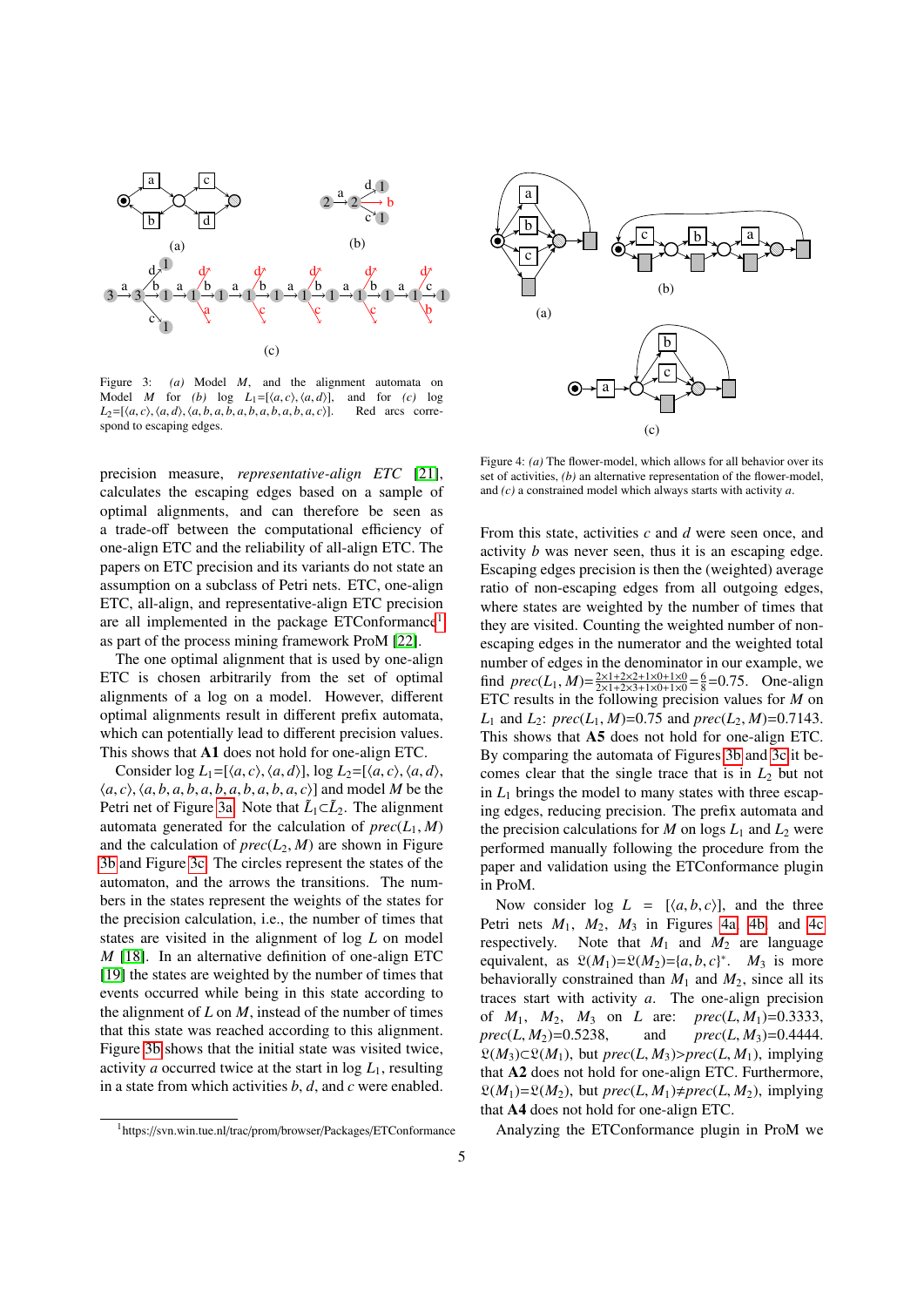found that the prefix automaton generated for one-align precision for calculation of  $prec(L, M_1)$  results in 6 states, belonging to 3 firings of observable transitions and 2 firings of  $\tau$ -transitions. In 3 of the 6 states, which correspond to  $M_1$  being in the initial marking, there are 4 possible next activities according to the model, of which only one is observed for that prefix. Furthermore, it shows that the alignment automaton generated for *L* and  $M_1$  consists of 6 states, the automaton for *L* and  $M_2$ consists of 12 states, and the automaton for *L* and *M*<sup>3</sup> consists of 5 states. This shows that the silent  $(τ)$  transitions in  $M<sub>2</sub>$  generate additional states in the alignment automaton, leading to a higher precision value.

Computing the precision of  $M_1$  or of  $M_2$  on *L* did not finish with all-align ETC and representative-align ETC after 8 hours of computation time. The long computation time of all-align ETC and representative-align ETC on models where many optimal alignments exist is a known issue which hinders the application of those measures in practice.

# *4.4. Negative Event Precision*

Goedertier et al. [\[2\]](#page-8-1) proposed a method to induce *negative events*, i.e., sets of events that were prevented from taking place. Negative events are induced for each position in the event log, i.e., for each event *e* in each trace of the log a set of events is induced that could not have taken place instead of event *e*. De Weerdt et al. [\[23\]](#page-8-22) proposed a precision measure based on negative events, *behavioral precision*  $(p_B)$ , which is closely linked to how precision is defined in the area of data mining. Negative event precision regards a process model as a binary classifier that determines whether a certain event can take place given a certain prefix, and then evaluates the precision of this classifier in data mining terms taking the induced negative events as ground truth. For a given trace prefix, *true positive* (TP) events are defined as events that are possible according to both the process model (i.e., a transition labeled with this event is enabled) and log (i.e., this event is not a negative event). *False positive* events (FP) are negative events induced for a given prefix that were possible according to the model. Behavioral precision is defined as  $p_B = \frac{TP}{TP+FP}$ , which is in accordance to the definition of precision in the data mining field. In later work [\[24\]](#page-8-23) induction of artificial negative events has been refined based on frequent temporal patterns which are mined from the event log. Finally, weighted artificial events, where negative events are weighted according to their confidence, are proposed in [\[13\]](#page-8-12).

*Weighted behavioral precision* induces negative events for an event *e* in the log by taking a window

<span id="page-5-1"></span>

Figure 5: A process model  $M_1$  and its behaviorally restricted variant *M*<sup>2</sup> which includes the dotted places and arcs.

of events *w* that directly precede *e*, then calculating all subsequences of events in the log that exactly match *w*, and finally negative events are identified by calculating which events have never occurred in the log directly after any subsequence matching *w*. This procedure is repeated for different windows sizes, and the resulting negative event are weighted by window size.

To induce the events that could not have happened after e.g. trace prefix  $\sigma' = \langle a, c, c, d, e, c, d, e, e \rangle$ , the method to induce weighted people's described in method to induce weighted negative events described in [\[13\]](#page-8-12) searches for subsequences of events in the log that are identical to the latest *k* events of  $\sigma'$  in the event log.<br>All the activities that have never succeeded such subse-All the activities that have never succeeded such subsequences are considered to be negative events, furthermore, the confidence of these negative events is based on the length *k* of those matching subsequences.

Negative event based precision measures, with the different methods for negative event induction, are im-plemented in the ProM package NEConformance<sup>[2](#page-5-0)</sup>. In this paper we evaluate the precision measure that uses weighted negative events [\[13\]](#page-8-12), which is the most recent approach to induce negative events and the recommended approach for measuring precision [\[13\]](#page-8-12). No assumption on a subclass of Petri nets is stated in the papers on negative event precision.

Consider models  $M_1$  and  $M_2$  of Figure [5](#page-5-1) respectively excluding and including the arcs and places indicated in dotted lines.  $\mathfrak{L}(M_2) \subset \mathfrak{L}(M_1)$ , since  $M_2$  contains a long term dependency between activities *a* and *f* and between activities  $b$  and  $g$ , which  $M_1$  does not have. Consider an event log *L* which consists of 10 traces from  $M_2$ , leading to *L* being fitting on both  $M_1$  and  $M_2$ . We found the negative event precision of  $M_1$  and  $M_2$  on the same *L* to be non-deterministic, resulting in slightly different values every time that it is calculated. This shows that A1 does not hold for negative event precision.

Because negative event precision is nondeterministic, we calculated the precision of *M*<sup>1</sup>

<span id="page-5-0"></span><sup>2</sup>http://processmining.be/neconformance/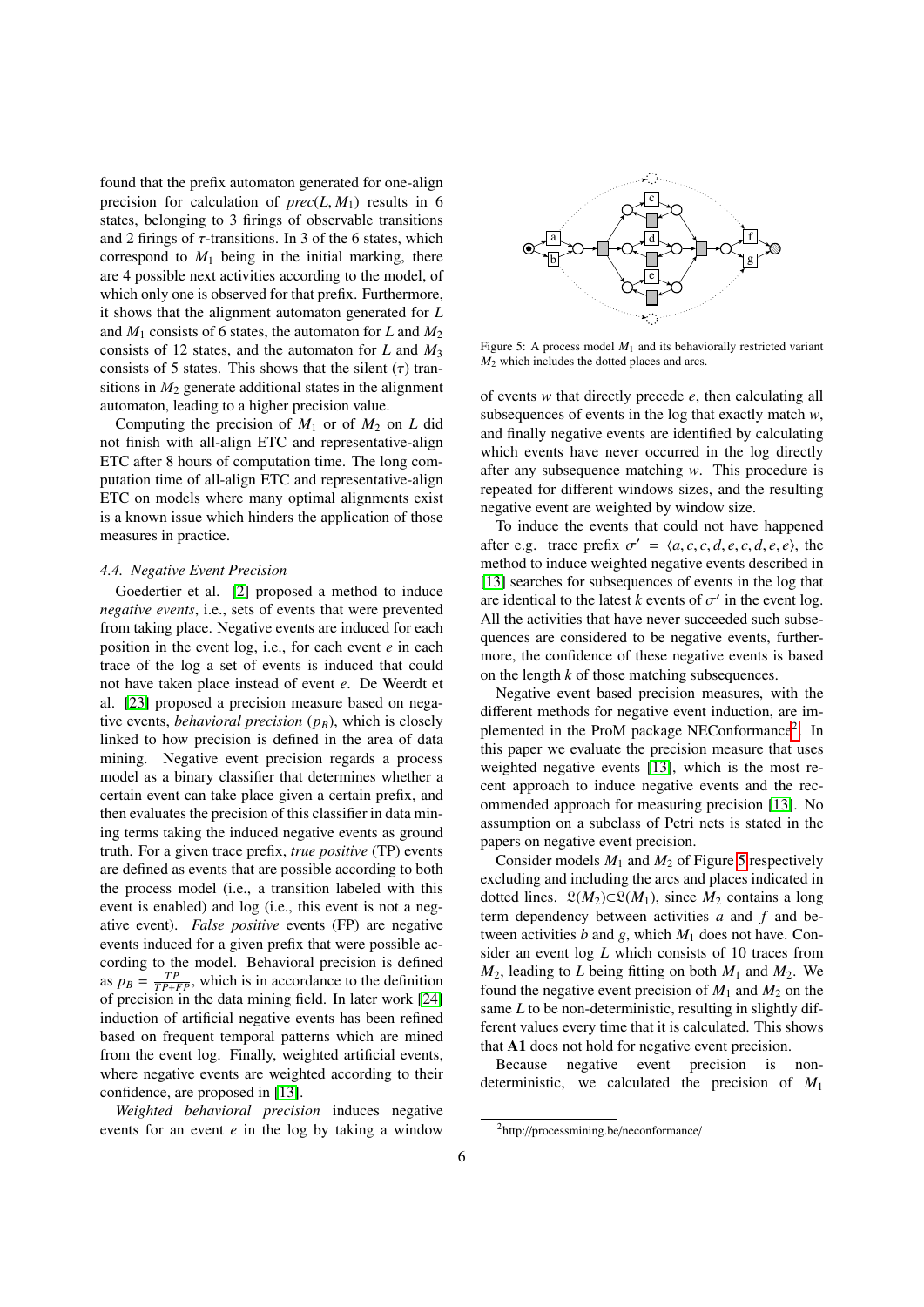and  $M_2$  on  $L$  both 20 times. The highest precision found in 20 repetitions for  $M_1$  is 0.4876, while the lowest precision found for  $M_2$  is 0.4545, showing that the non-determinism has the effect that A2 does not hold for negative event precision. We found an average value of 0.4744 with a standard deviation of 0.0090 for the precision of  $M_1$  on  $L$  and an average value of 0.4640 with a standard deviation of 0.0072 for the precision of  $M_2$  on  $L$ . This shows that also in terms of average precision value A2 does not hold.

To test whether the difference in mean precision between  $M_1$  and  $M_2$  is due to chance alone we formulate a null hypothesis:

 $H_0$ : *The average negative event precision of*  $M_2$  *on L is higher than or equal to the average negative event precision of M*<sup>1</sup> *on L.*

Testing this null hypothesis with a one-tailed Welch t-test [\[25\]](#page-8-24) we found a *p-value* of 0.0001801, indicating that we can reject the null hypothesis with significance level 0.01. This shows that, with statistical significance, the precision of  $M_1$  on  $L$  is higher than the precision of  $M_2$  on *L*, which is in disagreement with **A2**.

To see why A2 does not hold for negative event precision, consider the negative event inducing procure being applied to trace prefix  $\sigma' = \langle a, c, c, d, e, c, d, e, e \rangle$  from<br>log *I* Petri net *M*<sub>2</sub> generates many different traces belog *L*. Petri net  $M_2$  generates many different traces because of the parallel length-one-loops on activities *c*, *d* and *e*, which allows for any sequence of any length over these activities. Therefore, the matching subsequences of  $\sigma'$  in the log generated from  $M_2$  are the subsequences<br>that by chance ended in the same behavior over  $c, d$ that by chance ended in the same behavior over *c*, *d*, and *e*. Because the sequences of *c*, *d* and *e* events can be long and diverse, activity *a* and *b* are unlikely to be present in the matching subsequences, which makes it unlikely that the procedure can induce the negative event *g* for  $\sigma'$ . Because the negative events that reflect<br>the constraint that  $M_2$  introduces compared to  $M_3$  canthe constraint that  $M_2$  introduces compared to  $M_1$  cannot be induced from the log, negative event precision is not able to recognize that  $M_2$  is more precise than  $M_1$ .

# *4.5. Projected Conformance Checking*

Projected Conformance Checking (PCC) precision was developed by Leemans et al. [\[14\]](#page-8-13) as a computationally efficient precision measure that scales to event logs with billions of events. PCC precision projects both event log and model on all subsets of activities of size *k*, and generates minimal deterministic finite automata (DFA) for the behavior over these subsets of activities in the log (i.e., *log automaton*) and for the behavior over these events allowed by the model (i.e., *model automaton*). Based on the log automaton and model automaton it then builds a *conjunction automaton* which allows the

<span id="page-6-1"></span>

Figure 6: *(a)* A model with a length-one-loop, *(b)* the same model with the loop unrolled up to two executions.

behavior that was allowed both in log and model automaton. It then iterates over the states of the model automaton, and calculates over the share of transitions of this state that is also possible in the corresponding state in the conjunction automaton. It defines precision as the average of this share over the model automaton states.

PCC precision is implemented in the ProM package ProjectedRecallAndPrecision<sup>[3](#page-6-0)</sup>. PCC precision assumes the Petri net to be of the class of bounded Petri nets, i.e., the Petri net for which precision is calculated must have a finite number of tokens in every place for all reachable markings.

Consider  $log L = [\langle a, b \rangle]$  and Petri nets  $M_1$  and  $M_2$  of Figures [6a](#page-6-1) and [6b](#page-6-1) respectively. *M*<sup>1</sup> starts with a lengthone-loop on activity  $a$ , followed by activity  $b$ .  $M_2$  unrolls the length-one-loop on activity  $a$  of  $M_1$  to at most two executions, thereby limiting the behavior as it only allows at most two executions of activity *a*. It is easy to see that  $M_1$  and  $M_2$  both belong to the class of bounded Petri nets, as in both models each place can have at most one token. For this log and these models, PCC precision results in  $prec(L, M_1)=0.6$ , and  $prec(L, M_2)=0.5$ . However, since  $\mathfrak{L}(M_2) \subset \mathfrak{L}(M_1)$ , A2 states that the precision of *M*<sup>2</sup> for fitting log *L* should be higher or equal to its precision of  $M_1$ . This shows that **A2** does not hold for PCC precision.

This drop in precision is an effect of the additional states that are created in the model DFA as an effect of unrolling the length-one-loop. The model DFA created from Petri net  $M_2$  (Figure [6b\)](#page-6-1) for example contains a state *s* that is reached after firing  $\langle a, a \rangle$ . This state however is never reached based on event log *L*, which only contains a trace  $\langle a, b \rangle$ , which has the effect that none of the enabled transitions from state *s* were observed in the log, bringing down the precision. In the DFA generated from Petri net *M*<sup>1</sup> (Figure [6a\)](#page-6-1), this state *s* is merged with the state that one reaches after observing a single *a*

<span id="page-6-0"></span><sup>3</sup>https://svn.win.tue.nl/trac/prom/browser/ Packages/ProjectedRecallAndPrecision/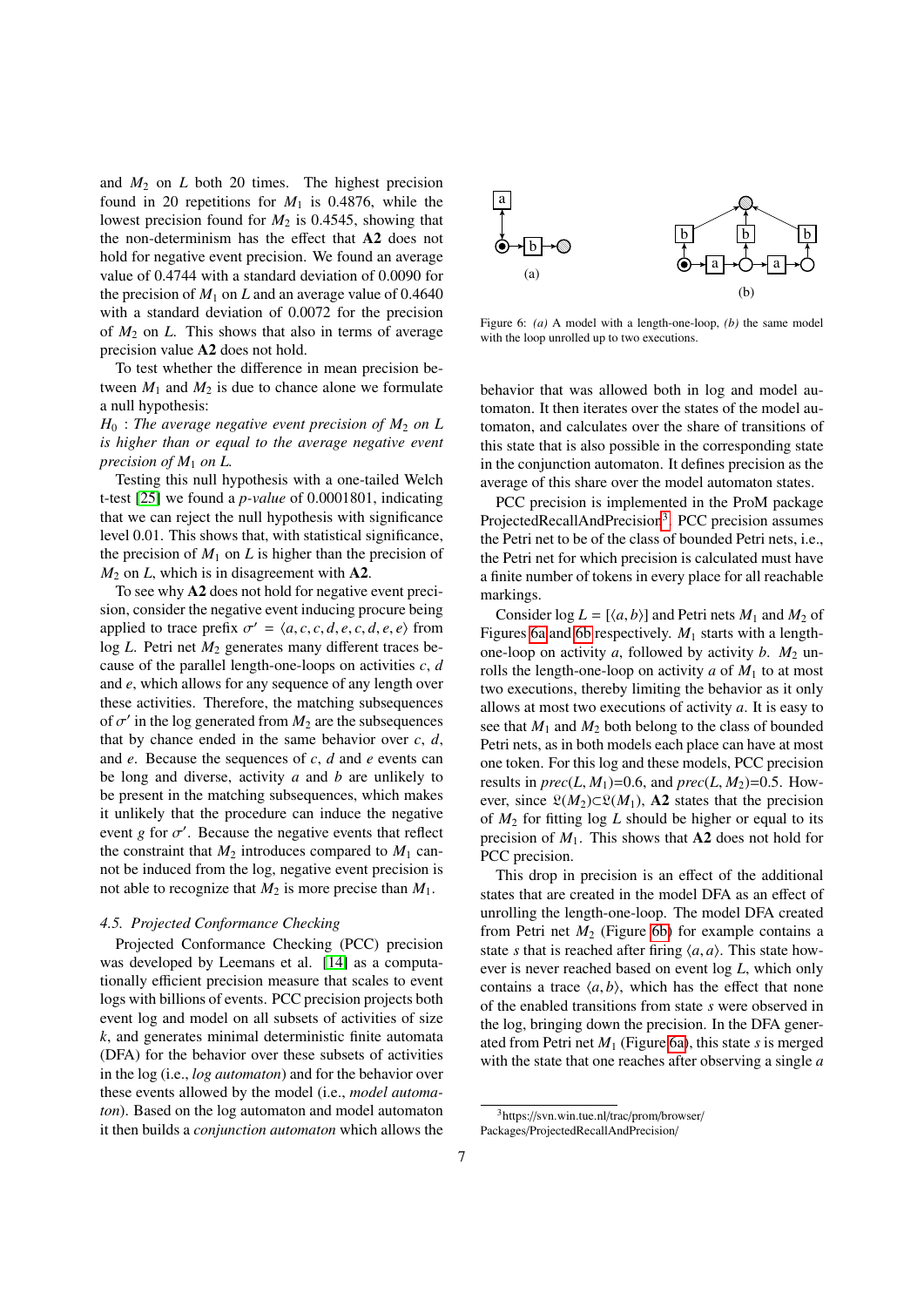

<span id="page-7-2"></span>Figure 7: A flower model over activities *a*, *b* and *c*.

<span id="page-7-3"></span>Table 1: Overview of the precision axioms and whether they hold for each precision measure.

| $A1 \mid A2 \mid A3 \mid A4 \mid A5$<br>Metric                                            |  |  |  |  |  |
|-------------------------------------------------------------------------------------------|--|--|--|--|--|
| Simple behavioral appropriateness<br>Advanced behavioral appropriateness<br>One-align ETC |  |  |  |  |  |
| <b>Negative Event Precision</b><br>PCC precision                                          |  |  |  |  |  |

event, as future behavior allowed by the model does not depend on the number of *a*-events seen.

Consider Petri net *M* of Figure [7,](#page-7-2) and event logs  $L_1 = [\langle b, a, c \rangle, \langle a, a, c \rangle]$ , and  $L_2 = [\langle b, a, c \rangle, \langle a, a, c \rangle, \langle a, b, b, b, b, b, b, b, b, b, b, c \rangle]$ *<sup>L</sup>*2=[h*b*, *<sup>a</sup>*, *<sup>c</sup>*i,h*a*, *<sup>a</sup>*, *<sup>c</sup>*i,h*a*, *<sup>b</sup>*, *<sup>b</sup>*, *<sup>b</sup>*, *<sup>b</sup>*, *<sup>b</sup>*, *<sup>b</sup>*, *<sup>b</sup>*, *<sup>b</sup>*, *<sup>b</sup>*, *<sup>b</sup>*, *<sup>b</sup>*, *<sup>b</sup>*, *<sup>b</sup>*,  $b, b$ ,  $\langle b, a, a, a, a, a, a, a, a, a, a, a, a, a, a, a, a \rangle$ . The single place of *M* is bounded to one token, therefore *M* belongs to the class of bounded Petri nets. It is easy to see that  $\tilde{L}_1 \subset \tilde{L}_2$ , since the first two traces of log  $L_2$  form log  $L_1$ . PCC precision results in  $prec(L_1, M)=0.3125$ and  $prec(L_2, M)=0.2727$ , violating **A5**. The two traces of  $L_2$  that are not in  $L_1$  are very long traces to the traces that are in  $L_1$ , leading to additional states in the log automaton and the conjunction automaton. The additional states of the conjunction automaton have a low precision of  $\frac{1}{4}$ , since for each state the model allows for four options (firing activity *a*, *b*, *c*, or stopping), while only one is seen in the log. Therefore, if we would expand trace  $\langle b, a, a, a, a, a, a, a, a, a, a, a, a, a, a, a \rangle$ with more events of activity *a*, then  $prec(L_2, M)$  would approach  $\frac{1}{4}$ .

### *4.6. Overview of Precision Metric Properties*

We formulated five axioms that describe desirable properties for precision measures. Table [1](#page-7-3) gives an overview of that axioms that we showed that do hold  $({\checkmark})$  and that do not hold  $({\checkmark})$  for each precision measure. We found that none of the existing precision measures fulfills all five axioms. Empty cells in the table are currently unknown, and no formal proof nor a counter example has been found that proves or disproves the axiom for the respective precision measure.

<span id="page-7-4"></span>

Figure 8: Two situations in which the desired properties of precision measures are unclear: *(a)* two models on which log *L* fits, with both models allowing for behavior that is not allowed by the other model, and *(b)* two models and a log on which the models do not fit.

# <span id="page-7-0"></span>5. Contexts With Unclear Requirements for Precision Metrics

The axioms introduced in Section [3](#page-1-0) can be regarded as necessary conditions for precision measures, but they leave precision unspecified in some contexts. Figure [8a](#page-7-4) shows a situation in which  $\tilde{L} \subseteq \mathfrak{L}(M_1)$ ,  $\tilde{L} \subseteq \mathfrak{L}(M_2)$ , but  $\mathfrak{L}(M_1)\backslash \mathfrak{L}(M_2) \neq \emptyset$  and  $\mathfrak{L}(M_2)\backslash \mathfrak{L}(M_1) \neq \emptyset$ . In this setting, both  $M_1$  and  $M_2$  allow for (a possibly infinite amount of) different behavior that was not seen in *L*. Precision measures deal with this situation by quantifying the amount of behavior of  $M_1$  and  $M_2$ . However, there are no obvious formal properties telling how the precision of *M*<sup>1</sup> and  $M_2$  on  $L$  should relate.

Furthermore, all axioms define desired properties of precision measures when the event log *L* fits the behavior of the model *M*, i.e.,  $\tilde{L} \subseteq \mathcal{L}(M)$ . In practice, process discovery techniques will return process models with fitness below 1, i.e., there exists  $\sigma \in L : \sigma \notin \mathfrak{L}(M)$ . The discovery algorithm may deliberately abstract from infrequent behavior. In this paper we do not formulate axioms for precision measures in the context of event logs that do not fit the process model, since we feel that there is not enough agreement in the process mining community on how a precision measure should behave in this context. Figure [8b](#page-7-4) shows an Euler diagram of a log *L* and two models  $M_1$  and  $M_2$  such that  $\mathfrak{L}(M_1) \subset \mathfrak{L}(M_2)$  and  $\tilde{L}\not\subseteq \mathfrak{L}(M_1)$ , which is a non-fitting equivalent of **A2.** A2 prescribes  $prec(L, M_1) \geq prec(L, M_2)$ , however, when the log does not fit the models, the behavior that fits  $M_2$ but not  $M_1$ ,  $(\tilde{L}\backslash \mathfrak{L}(M_1))\cap \mathfrak{L}(M_2)$ , makes it unclear how the precision of  $M_1$  and  $M_2$  should relate. Furthermore, even when  $(\tilde{L}\backslash \mathfrak{L}(M_1))\cap \mathfrak{L}(M_2)=\emptyset$ , it can be the case that the behavior in *L* that does not fit the models is behaviorally similar to behavior of  $M_2$ .

# <span id="page-7-1"></span>6. Conclusions & Future Work

In this paper provides a set of minimal requirements for precision measures through axioms. We validated these axioms for existing measures. Surprisingly, we